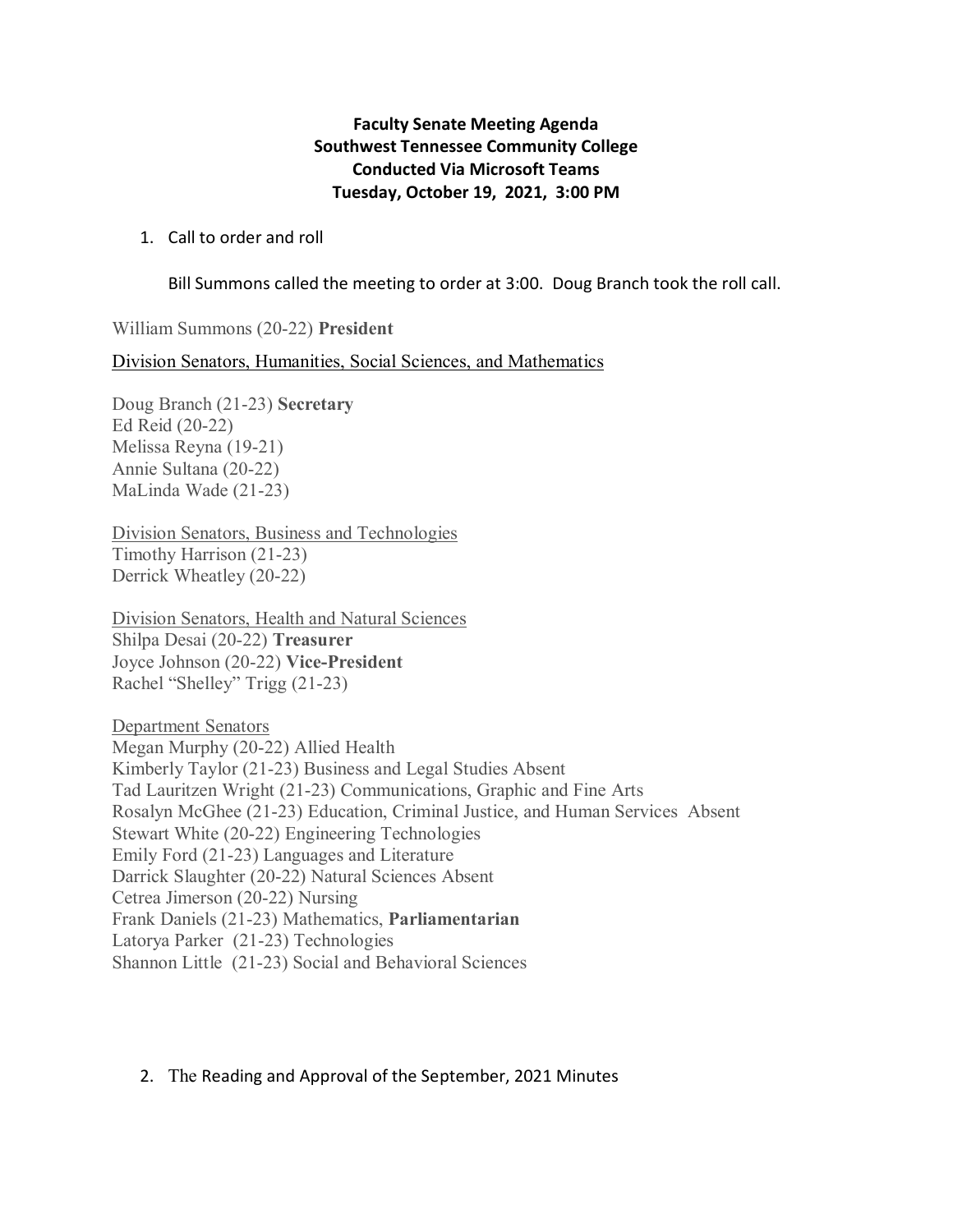The body approved the minutes from the April, 2021 faculty senate meeting.

### 3. Special Guest: David Rosenthal, Deputy CIO, Information Systems

The senate was pleased to welcome David, who offered to make us aware of changes in information systems and to answer any questions we might have.

He updated us on the Digital Twin platform, a new distance learning teaching platform allowing students in the classroom and students plugging in from elsewhere to collaborate. This allows an in-class experience for students who wish to be in class and also for students who do not wish to or cannot participate in an in-person class. Lectures and discussions are streamed in real time. As of now, twelve classrooms are equipped with the technology, but as of January 1, we hope to have this capability in forty-six rooms across six campuses and centers. Faculty training for the Digital Twin platform is available in the Bridge system.

David noted that much equipment in the classroom computer labs needs replacing. There was no replacing done during the pandemic year, but the department is currently refreshing equipment. Faculty who have questions or who see a lab that in which the computer is particularly faulty should contact Mike Jones, at [majones@southwest.tn.edu.](mailto:majones@southwest.tn.edu)

David also asked that we spread the word that when departments hire new faculty, IT would appreciate being told that a new faculty member is coming so that full access can be set up quickly. This is important for adjunct faculty members but especially so for new full-timers.

David said he was happy to answer any questions:

About the new webmaster: the new title isn't "webmaster," but now "web content specialist." Her name is Krissy Williams.

About whether Digital Twin is a new modality, with new registration codes and such, so that students know they are registering for a Digital Twin course: yes. The idea is that students will have flexibility and can attend class either "face to face" or remotely.

About proctoring for exams with Digital Twin: the platform doesn't necessarily address it. It's a delivery mode, not a proctoring solution.

About worries that students would simply stop coming to class: one faculty member who has done taught in the Digital Twin had a good experience, even though many of his students chose to attend via distance. (This faculty member requires students to show up in person for tests.)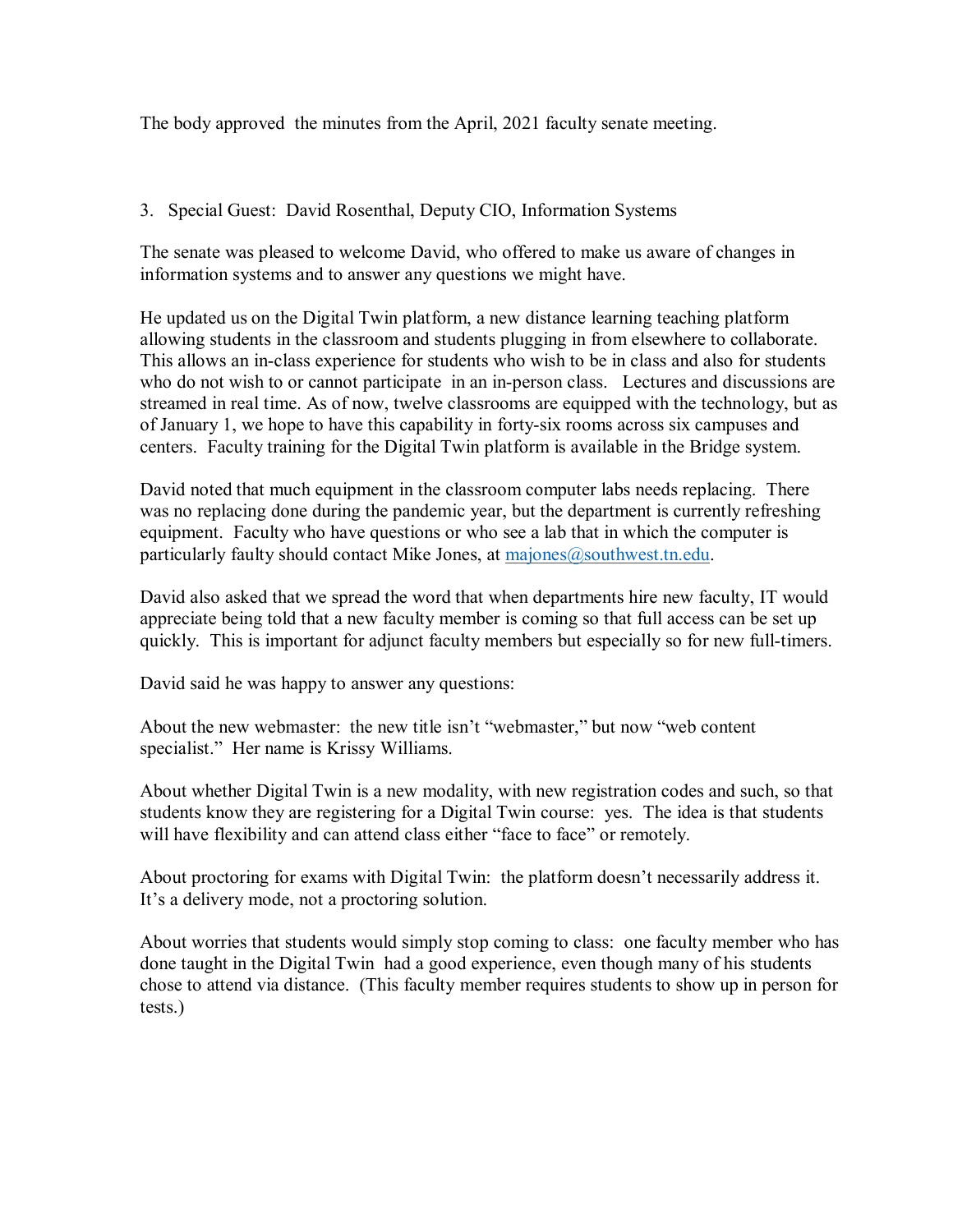- 4. Reports from Senate Officers and Senate Committees
- A. Joyce Johnson: Report on regular SEC meeting with Kendricks Hooker, VPAA and Sindy Abadie, Special Assistant to VPAA

Joyce noted several issues that were mentioned in that meeting:

Cynthia Graham, VP of External Relations, attended the meeting briefly to report a \$50,000 grant for faculty and staff for employees who have experienced financial hardship. These grants will be for \$500.00. The application process and limitations will be announced at a later time.

Commencement will be at the Liberty Bowl again this year on May 21, with May 22 as a rain date. It was not possible to get a day prior to May 15, when faculty contracts end, but Dr. Hooker did hope that faculty would participate in the exercises.

There have been no significant budget changes, and the college is still restricting travel, supplies, and hiring.

Enrollment is still low, with FTE's down 7% from Fall 20920 and 30% from Fall 2019.

Classes taught during Winter 1 and Winter 2 sessions do count toward faculty loads.

A new policy from TBR requires that students maintain a 2.0 GPA from original enrollment until graduation. The details will be forthcoming, but Dr. Hooker is concerned that the new policy may have an adverse effect on our retention rates.

# B. Doug Branch: Discussion Concerning Senate Committees

Doug pointed out that it is unclear what the faculty advising committee is doing now that faculty do not have the same kinds of advising responsibilities they had in the past. Doug asked if we should disband it or change its charge.

Thomas King suggested changing it to a mentoring committee, a committee to organize the pairing of seasoned faculty members with new hires. There was a general sense that this would be a good idea, and the senate asked Thomas and Joyce Johnson (the chair of the faculty advising committee) to write a proposal to this effect.

# 5. Old Business

Joyce Johnson reported that she had begun forming an ad hoc committee to investigate complaints that the teaching academy has been interfering too much into course